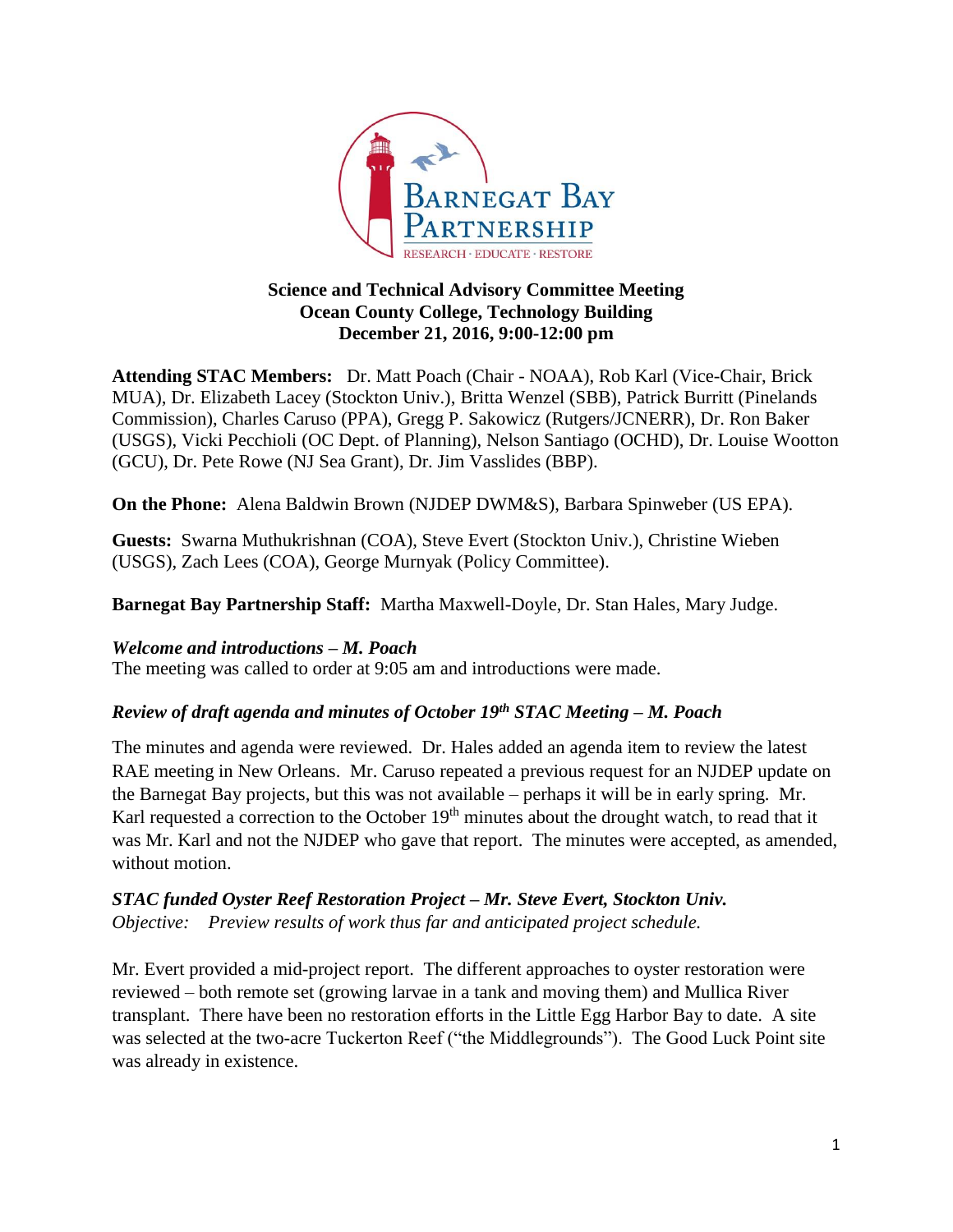Oysters for the Tuckerton site were remote set in Tuckerton, and transported to the reef by Stockton. Planting survival percentages were good. Predation and competition (over-crowding on the whelk) were responsible for non-survival.

The Good Luck Point remote set was on a smaller scale and located at the end of the Ocean Gate Pier. From that remote set 75 bushels of whelk shell were distributed at GLP in three separate events. Survivorship at GLP wasn't as high as Tuckerton, but still good at 68%. Post-planting growth was excellent.

The Mullica River transplants were made in November 2016 -- 150 bushels were moved to LEH Bay and 75 bushels to Toms River with an average of 1,495 live oysters per bushel. A bed health assessment will be taken next year. The outreach component of the project was discussed – the Ocean Gate public event; shell recycling program; outreach materials printed and distributed; media outlets reached.

The project timeline and remaining tasks (assess survivorship; monitor growth; assess hard clam recruitment; disease testing; final reporting) were discussed. His hope is that this project will provide enough data to approach an agency for more significant funding.

Q: Are there enough other sites to increase the project size?

A: Yes, there's plenty of area to grow where they are (they've only set whelk in one-half of a full acre, and there is more surrounding acreage). Other areas in the bay reviewed to date were not conducive, but he'd like to look at areas further up the bay towards the bridge. He's confident other areas are available and bathymetry would identify them. He'd look for lower salinity level areas, as spat are more susceptible to disease in higher salinity areas.

Q: Why was whelk shell used rather than clam shells?

A: You can use any shell medium. A commercial fisherman uses crushed clam shells for oyster beds because he doesn't want them clumped together. Whelk was available, usually free, and provide vertical relief, as well as providing ecological services (toad fish). Predation by Cownose rays have become a serious issue for the bays. The range of the species is temperature dependent – as water warms, they proliferate (see Joe Smith report).

## *2016 Prospectus – Matt Poach*

*Objective: Discuss final draft of BBP STAC Prospectus*

The USGS gave Dr. Vasslides information about direct groundwater-to-bay discharge and this will be added. Strategic Plan Action numbers and amounts need to be added to the prospectus. A Wetlands and Living Shorelines section is being added to by Ms. Maxwell-Doyle. Ms. Baldwin Brown will also be adding a number, but is still working on the final figure. The STAC will vote on its approval via email after these noted changes/additions.

One of the actions from the Mid-Atlantic Ocean Plan is to start an ocean acidification work program, so Mr. Caruso suggested that adding monitoring of this ocean acidification to the Water Quality action might be useful, as well as a separate item on ocean acidification and its impact on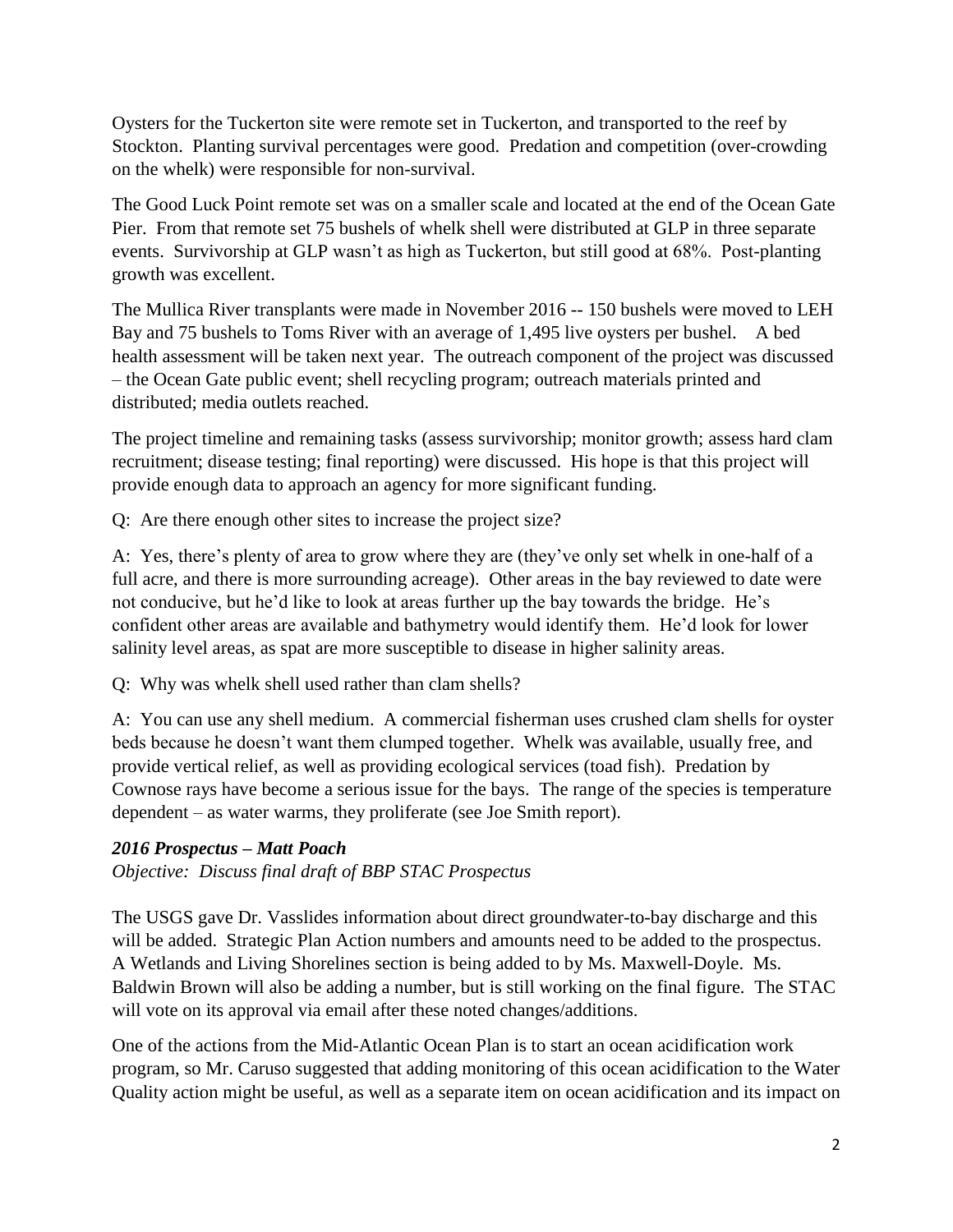the bay. A further discussion was held on this topic. Dr. Hales wants this added as a separate item. Dr. Poach will add a paragraph on the coastal acidification section, and Ms. Baldwin Brown will add dollar amounts to the continuous monitoring. Partners were asked to review the Prospectus again and specifically address requests for estimated costs for projects in case funding becomes available at a later date from a variety of agencies.

Blue Carbon will be incorporated into the wetlands piece. Sea Grant funded a Barrier Islands and Blue Carbon project (another year remains on the project) and Dr. Rowe will speak with them about their progress.

Dr. Poach set a deadline for January 20 to get the changes in and to finalize the document.

# *CCMP Update – S. Hales*

*Objective: Update STAC on CCMP progress and next steps*

The BBP distributed the actions from the 2012-2016 Strategic Plan and the original CCMP to the STAC, Advisory, CEC, and others to review and provide their assessment of the relevance of that work. The Steering Committee has been meeting and reviewing the Laura Bishop Communications' Survey. The only remaining Strategic Plan priority is water quality. The Water Quality review will be completed at the January 9<sup>th</sup> meeting. Ms. Walzer will then compile the results of the steering committee for distribution to other BBP committees for their review. We need to consider the climate change vulnerability of the final actions.

Dr. Vasslides discussed the vulnerability assessment update.

The BBP will also put in requests for additional funds to support CCMP revision. Dr. Hales is looking for NJDEP representation on this project.

## *STAC 2017 Meeting Calendar*

*Objective: Set meeting calendar for 2017*

The STAC meetings and CEC meetings are overlapping and Dr. Vasslides has been asked to try to reschedule the STAC meetings. A quick poll was taken regarding moving the meetings to the second Wednesday of the month. For 2017, the meetings will be moved to the second Wednesday and he will distribute the meeting dates via email.

## *Dr. Hales report on RAE Meeting and visit to Barrataria-Terrebone NEP.*

That wetlands system is losing a football field of wetlands per hour, which is a staggering loss to the system. It has the second highest rate of sea-level rise in the world. One reason for the subsidence of the ground is due to oil and gas activities. The sediment supply from the Mississippi River is not being delivered. Green infrastructure projects are being pursued. It's important to look at what natural processes are going on before undertaking restoration projects.

The BBP wetland assessment projects were discussed, as well as the Paddle for the Edge citizen science project.